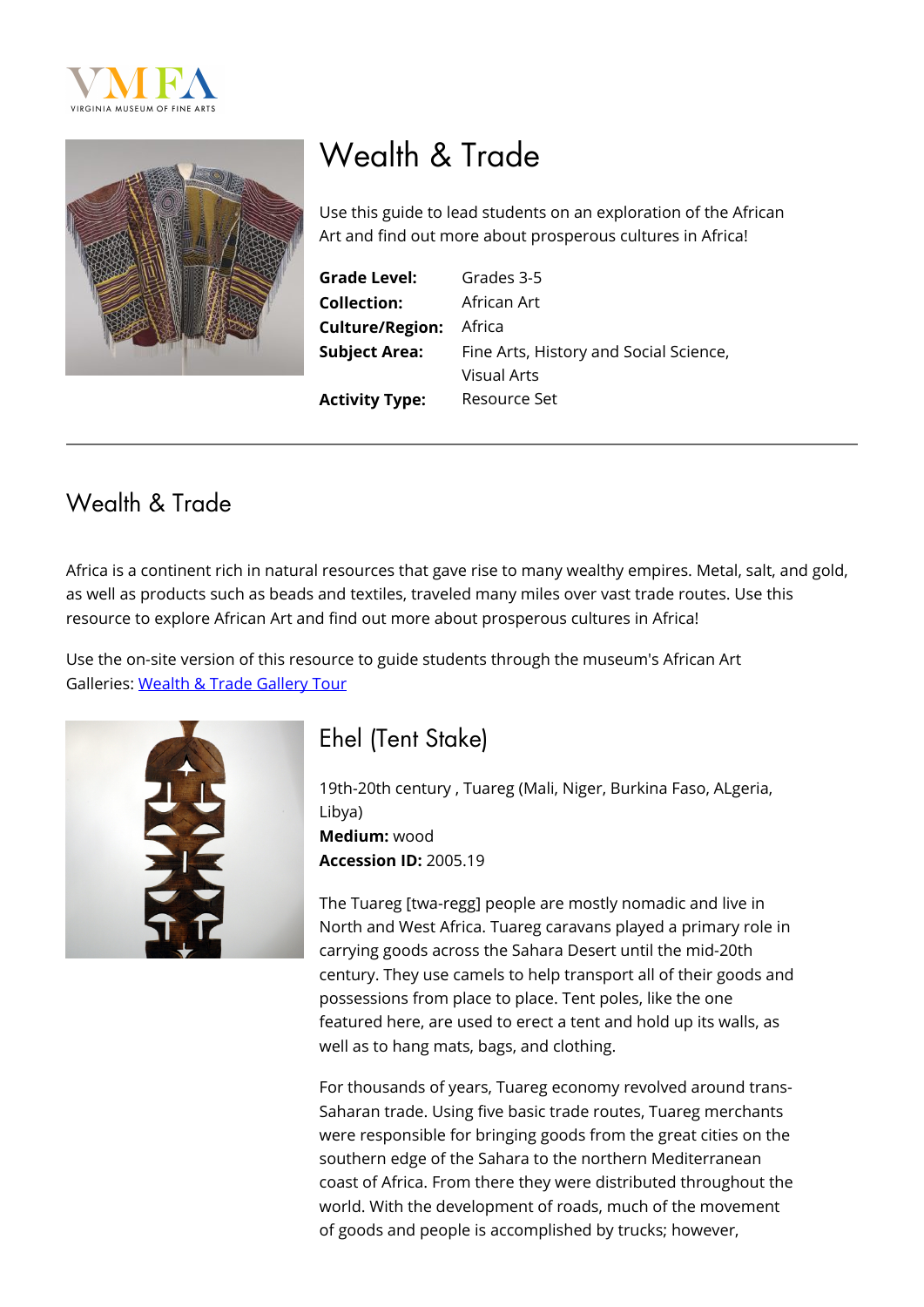

smaller camel caravans continue to cross the Sahara.

What does it mean to be nomadic?

#### Suggested Activities

- [Looking to Learn: I See, I Think, I Wonder](https://vmfa.museum/learn/resources/looking-to-learn-i-see-i-think-i-wonder/) (https://vmfa.museum/learn/resources/looking-to-learn-i-see-i-think-iwonder/)
- [Sketching to Learn: Contour Drawing](https://vmfa.museum/learn/resources/sketching-to-learn-contour-drawing/) (https://vmfa.museum/learn/resources/sketching-to-learn-contour-dra wing/)
- [Writing to Learn: Cinquain Poem](https://vmfa.museum/learn/resources/writing-to-learn-cinquain-poem/) (https://vmfa.museum/learn/resources/writing-to-learn-cinquain-poe m/)
- [Sketching to Learn: Lines, Shapes, and Pattern Hunt](https://vmfa.museum/learn/resources/%ef%bb%bf%ef%bb%bfsketching-to-learn-lines-shapes-and-pattern-hunt/) (https://vmfa.museum/learn/resources/%ef%bb%bf%ef%bb%bfsketchi ng-to-learn-lines-shapes-and-pattern-hunt/)

### Qur'anic Writing Tablet

19th-20th century , Hausa (Nigeria) **Medium:** Wood, leather, string, pigment **Accession ID:** 95.83

Africa's extensive trade routes were very important for the exchange of ideas as well as goods. As different people came into contact on these routes we can see how they influenced each other, especially in art and religion. For example, the Islamic faith spread through North Africa.

Kano, where this board is from, is in northern Nigeria and is considered the center of Hausa [how-sah] trade and culture.

This tablet is a refined example of a type of writing board used in Islamic areas of West Africa for teaching both the reading and writing of verses from the Qur'an. This example is from the city of Kano, an Islamic center in northern Nigeria. In some cases the ink from these boards would be washed off with water and then consumed in hopes of being cured by the healing words of the Qu'ran.

> What type of material did you write on when learning to write?

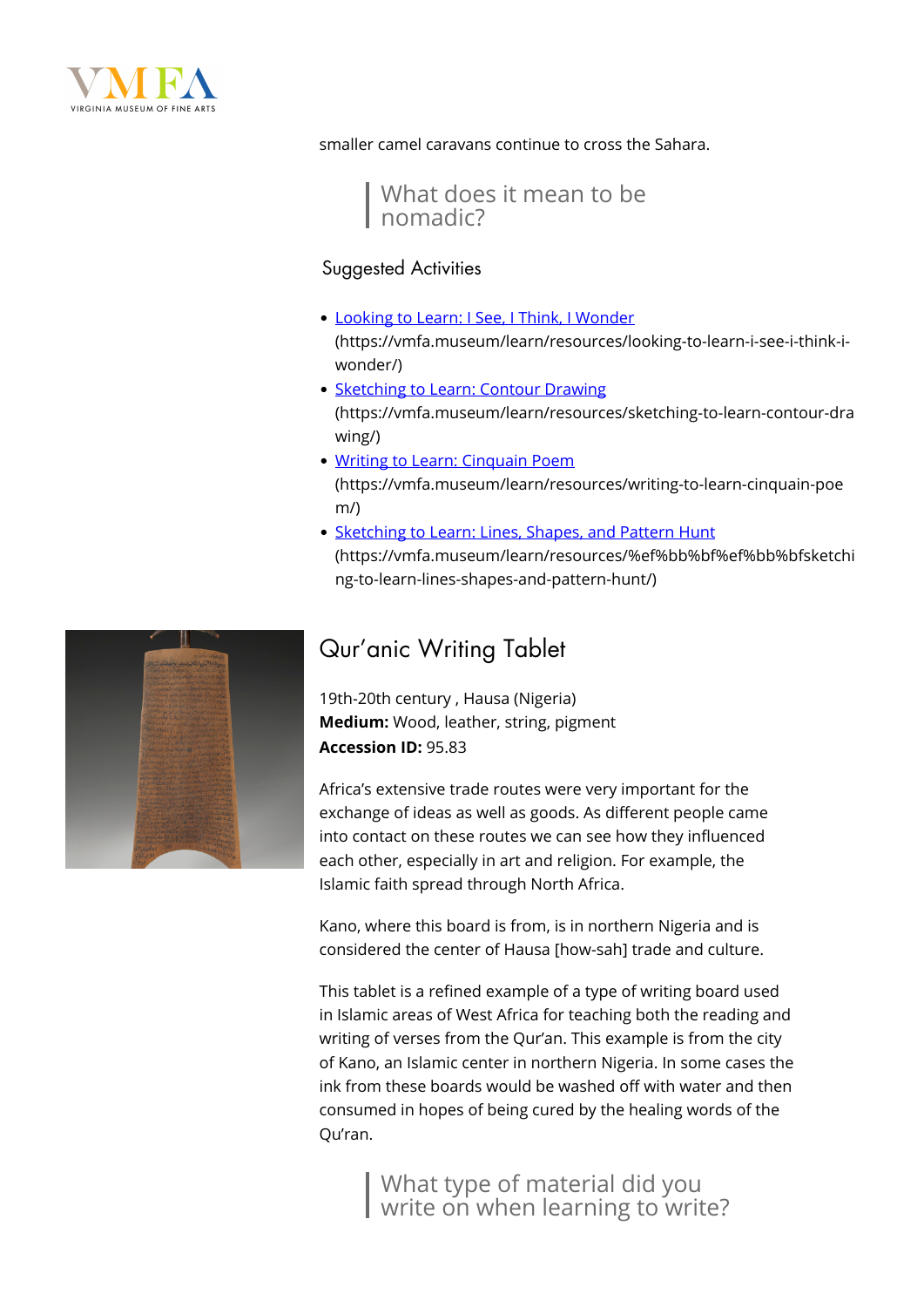

#### Suggested Activities

- [Looking to Learn: What Makes You Say That?](https://vmfa.museum/learn/resources/looking-to-learn-what-makes-you-say-that/) (https://vmfa.museum/learn/resources/looking-to-learn-what-makes-y
- ou-say-that/) • [Moving to Learn: Make It Move](https://vmfa.museum/learn/resources/moving-to-learn-make-it-move/) (https://vmfa.museum/learn/resources/moving-to-learn-make-it-move /)
- [Sketching to Learn: Beyond the Frame](https://vmfa.museum/learn/resources/sketching-to-learn-beyond-the-frame/) (https://vmfa.museum/learn/resources/sketching-to-learn-beyond-theframe/)
- [Writing to Learn: Creative Comparisons](https://vmfa.museum/learn/resources/writing-to-learn-creative-comparisons/)

(https://vmfa.museum/learn/resources/writing-to-learn-creative-comp arisons/)



## Dwa (Official's Stool)

19th-20th century , Akan **Medium:** wood, brass **Accession ID:** 2007.1

This stool is from the modern country of Ghana. Ghana has long been known for its rich and abundant resources of gold, which boosted trade and earned it the name "Gold Coast" in colonial times. European firearms, as well as other luxury goods, were also traded in this area. Stools like these are not for sitting but instead symbolize of leadership for the Akan [ah-kahn] people.

This stool is made from wood and is covered in brass with intricate hammered designs. The Akan people are very well known for their wise sayings or proverbs. On the seat of the stool, there are two birds. Each bird touches its tail with an egg. The egg is a symbol of the future; the tail is a symbol of the past. This image is called "Sankofa," which means "return and get it." It symbolizes the importance of learning from the past.

> What is a symbol? What symbol would you choose to represent power?

#### Suggested Activities

[Looking to Learn: Ten Times Two](https://vmfa.museum/learn/resources/looking-to-learn-ten-times-two/) (https://vmfa.museum/learn/resources/looking-to-learn-ten-times-two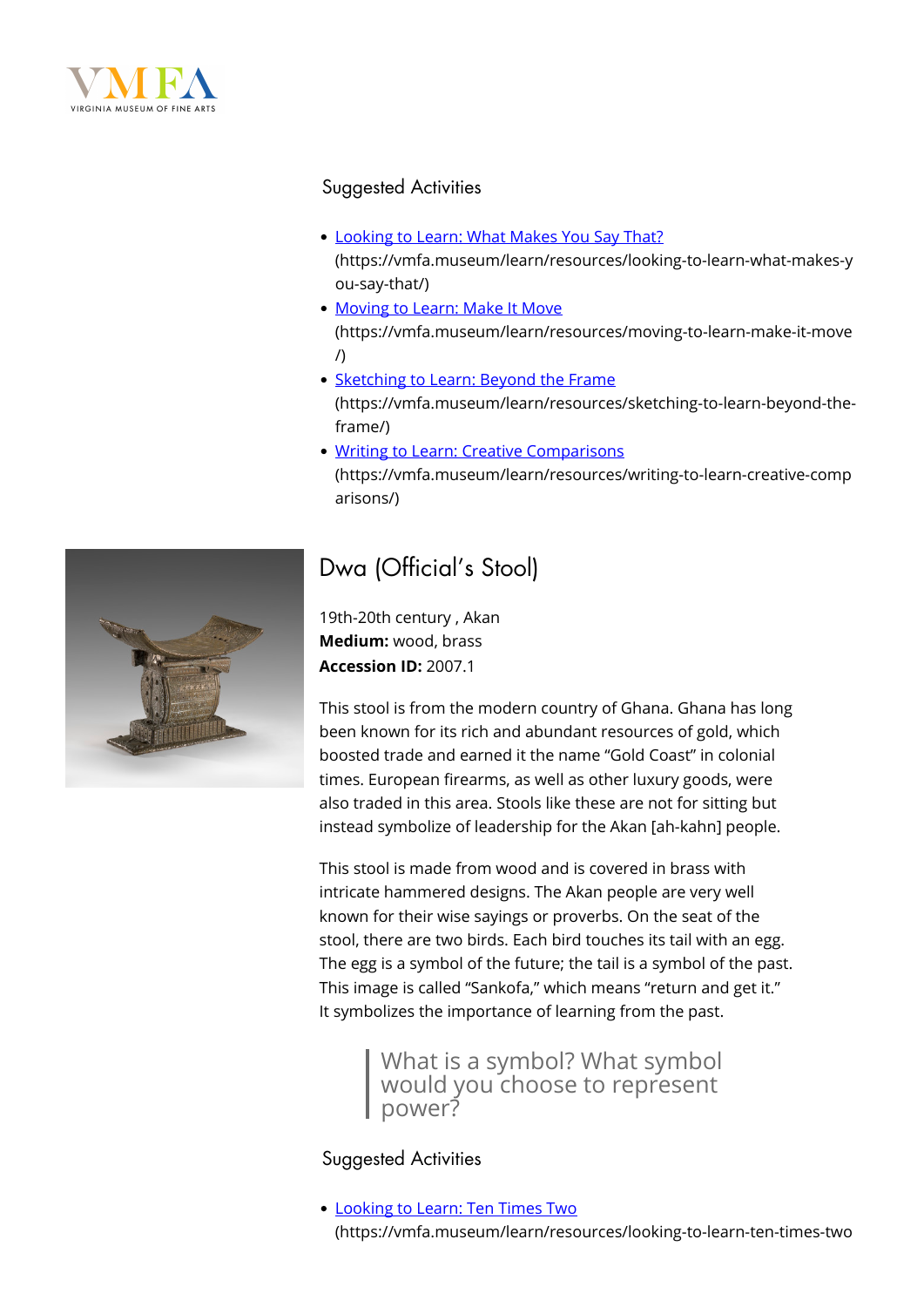



/)

- [Moving to Learn: Strike a Pose](https://vmfa.museum/learn/resources/moving-to-learn-strike-a-pose/) (https://vmfa.museum/learn/resources/moving-to-learn-strike-a-pose/)
- [Sketching to Learn: Lines, Shapes, and Pattern Hunt](https://vmfa.museum/learn/resources/%ef%bb%bf%ef%bb%bfsketching-to-learn-lines-shapes-and-pattern-hunt/) (https://vmfa.museum/learn/resources/%ef%bb%bf%ef%bb%bfsketchi ng-to-learn-lines-shapes-and-pattern-hunt/)
- [Writing to Learn: Headlines, Tweets, and Memes](https://vmfa.museum/learn/resources/writing-to-learn-headlines-tweets-and-memes/) (https://vmfa.museum/learn/resources/writing-to-learn-headlines-twe ets-and-memes/)

### King's Beaded Robe

early 20th century , Yoruba **Medium:** glass beads, string, velvet, wool, damask **Accession ID:** 96.36

The Yoruba [yoroo-BUH] have created—and continue to produce—some of Africa's most dazzling beaded objects, notably royal regalia such as crowns, necklaces, footwear, footstools, and even entire garments.

For a long time people have believed that glass beads were not produced in sub-Saharan Africa. Instead they thought beads were only imported from Europe, the Middle East, and Asia. Thanks to archaeological evidence we now know that more than a thousand years ago the manufacture of red, blue, and green glass beads was an important industry in Ife (sacred city in Yorubaland). However, this King's Robe is made of imported glass beads. Beads have for a long time been important accessories of royal regalia and valuable trade commodities.

Colors not only play an artistic role in Yoruba art, but also have special meanings. For example, many colors relate to particular Yoruba gods. Indigo blue (elu), sacred to Yemoja, the mother of waters, is associated with water and coolness and is believed to calm and soothe tension. The color white (funfun)—sacred to Obatala and Orunmila—calls to mind peacefulness and the sublime. Red (pupa) signifies hotness, danger, and vitality, and often represents Sango, the thunderstorm deity. Black (dudu) embodies the unpredictable and therefore is associated with Esu, the divine messenger (also known as a mischievous trickster)

> How many different colors do you see? What do those colors mean to you?